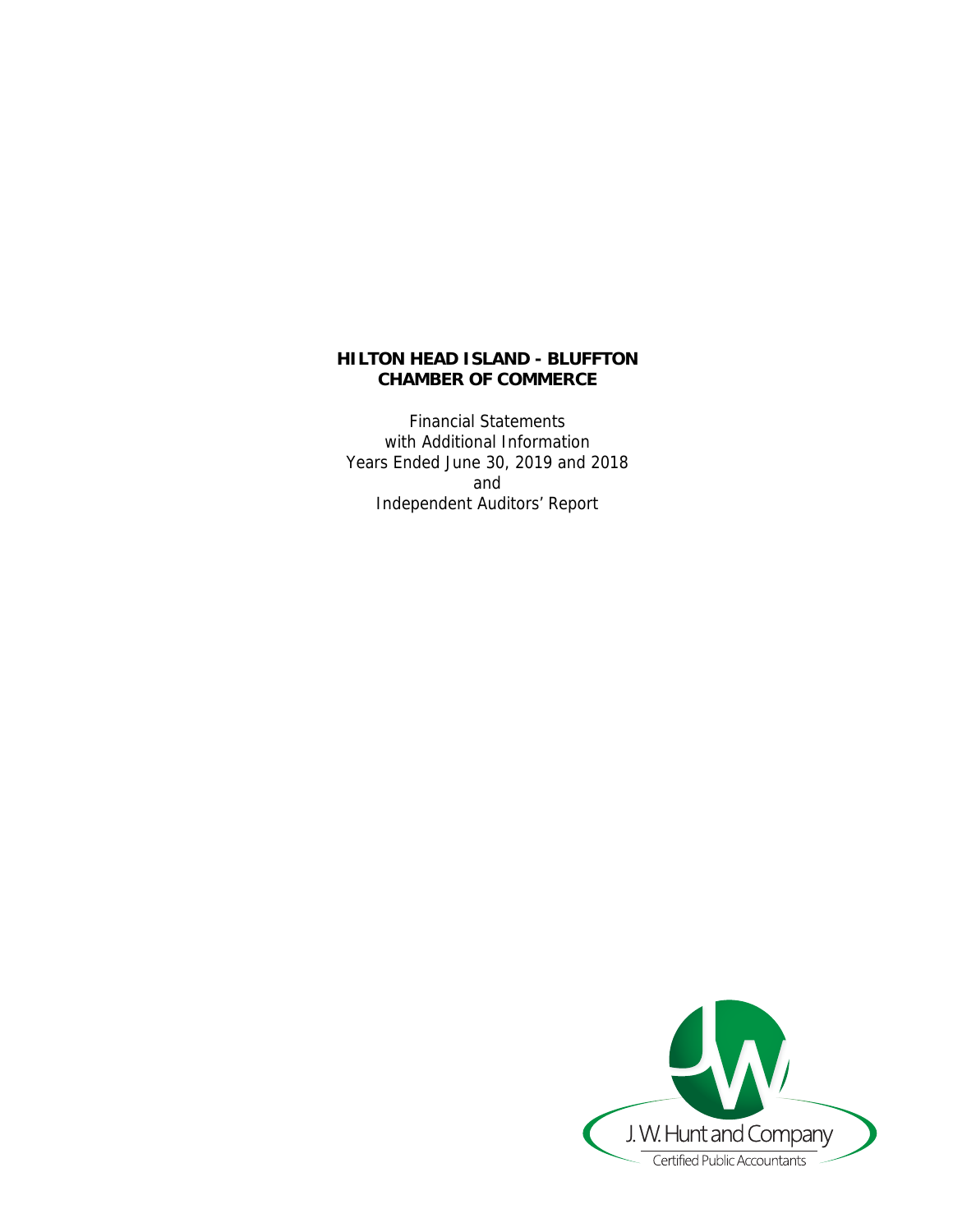| <b>FINANCIAL STATEMENTS:</b>                                              |  |
|---------------------------------------------------------------------------|--|
|                                                                           |  |
| INDEPENDENT AUDITORS' REPORT ON ADDITIONAL INFORMATION 11                 |  |
| ADDITIONAL INFORMATION:                                                   |  |
| Hilton Head Island Visitor and Convention Bureau Schedule of Revenues and |  |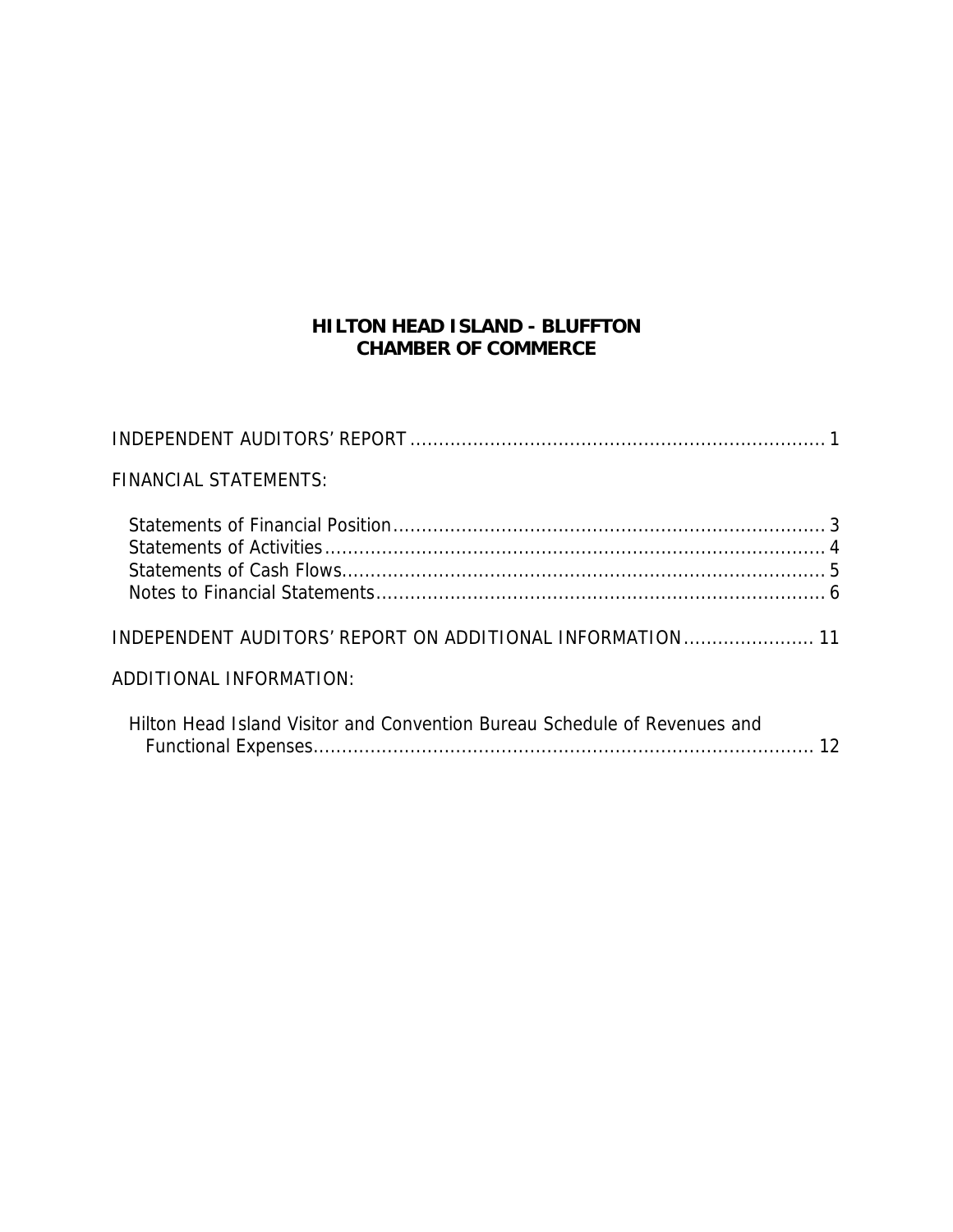

J. W. Hunt and Company

Certified Public Accountants

# **INDEPENDENT AUDITORS' REPORT**

To the Board of Directors and Members of Hilton Head Island - Bluffton Chamber of Commerce

We have audited the accompanying financial statements of Hilton Head Island - Bluffton Chamber of Commerce, which comprise the statements of financial position as of June 30, 2019 and 2018, and the related statements of activities and cash flows for the years then ended, and the related notes to the financial statements.

# **Management's Responsibility for the Financial Statements**

Management is responsible for the preparation and fair presentation of these financial statements in accordance with accounting principles generally accepted in the United States of America; this includes the design, implementation, and maintenance of internal control relevant to the preparation and fair presentation of financial statements that are free from material misstatement, whether due to fraud or error.

# **Auditor's Responsibility**

Our responsibility is to express an opinion on these financial statements based on our audits. We conducted our audits in accordance with auditing standards generally accepted in the United States of America. Those standards require that we plan and perform the audit to obtain reasonable assurance about whether the financial statements are free from material misstatement.

An audit involves performing procedures to obtain audit evidence about the amounts and disclosures in the financial statements. The procedures selected depend on the auditor's judgment, including the assessment of the risks of material misstatement of the financial statements, whether due to fraud or error. In making those risk assessments, the auditor considers internal control relevant to the entity's preparation and fair presentation of the financial statements in order to design audit procedures that are appropriate in the circumstances, but not for the purpose of expressing an opinion on the effectiveness of the entity's internal control. Accordingly, we express no such opinion. An audit also includes evaluating the appropriateness of accounting policies used and the reasonableness of significant accounting estimates made by management, as well as evaluating the overall presentation of the financial statements.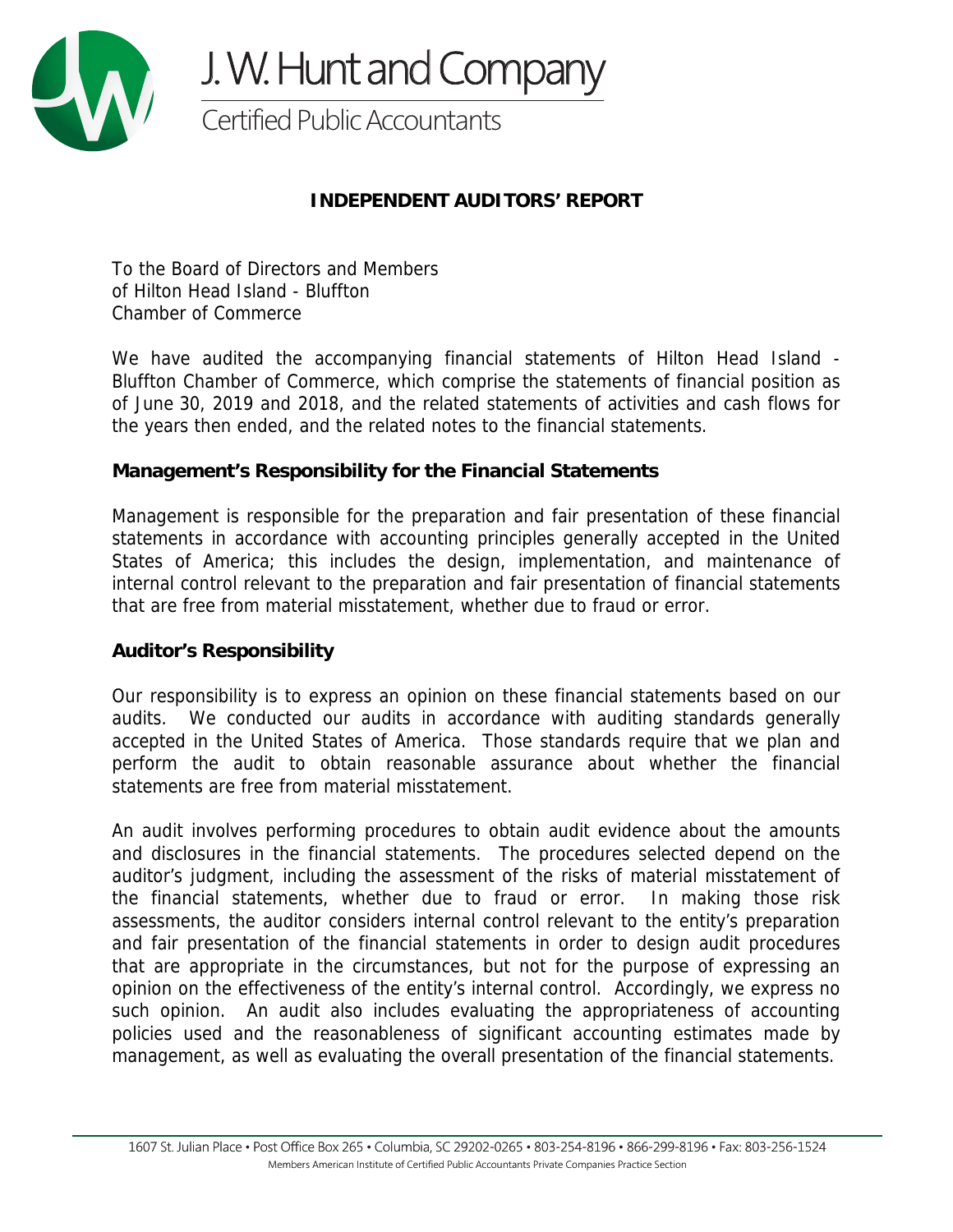We believe that the audit evidence we have obtained is sufficient and appropriate to provide a basis for our audit opinion.

# **Opinion**

In our opinion, the financial statements referred to above present fairly, in all material respects, the financial position of Hilton Head Island - Bluffton Chamber of Commerce, as of June 30, 2019 and 2018, and the changes in its net assets and its cash flows for the years then ended in accordance with accounting principles generally accepted in the United States of America.

Jev. Hunt and Company, LLP.

September 20, 2019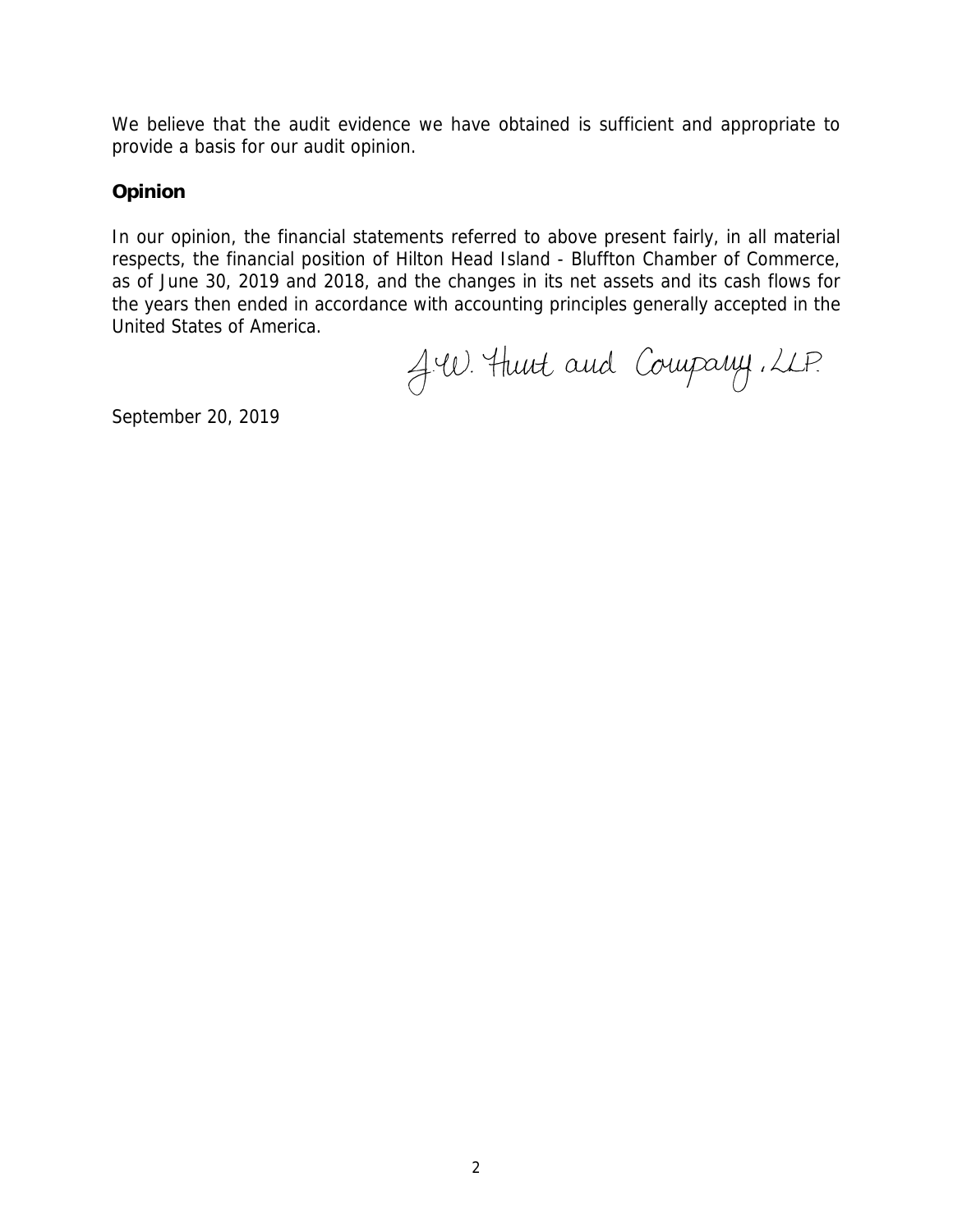## STATEMENTS OF FINANCIAL POSITION, JUNE 30, 2019 AND 2018

|                                            |    | 2019      | 2018            |
|--------------------------------------------|----|-----------|-----------------|
| <b>ASSETS</b>                              |    |           |                 |
| Current assets:                            |    |           |                 |
| Cash                                       | \$ | 613,604   | \$<br>595,329   |
| Accounts receivable                        |    | 57,472    | 45,011          |
| Less, allowance for uncollectible accounts |    | (70)      | (5, 449)        |
| Prepaid expenses                           |    | 140,707   | 104,497         |
| Other                                      |    | 9,293     | 9,293           |
| Total current assets                       |    | 821,006   | 748,681         |
| Property and equipment - net               |    | 857,252   | 896,855         |
| <b>Total assets</b>                        | -5 | 1,678,258 | \$<br>1,645,536 |
| <b>LIABILITIES AND NET ASSETS</b>          |    |           |                 |
| <b>Current liabilities:</b>                |    |           |                 |
| Accounts payable                           | \$ | 373,909   | \$<br>417,643   |
| Deferred revenue                           |    | 509,532   | 473,672         |
| Other liabilities                          |    | 166,657   | 129,735         |
| <b>Total current liabilities</b>           |    | 1,050,098 | 1,021,050       |
| Unrestricted net assets                    |    | 628,160   | 624,486         |
| Total liabilities and net assets           | \$ | 1,678,258 | \$<br>1,645,536 |

THE ACCOMPANYING NOTES ARE AN INTEGRAL PART OF THE FINANCIAL STATEMENTS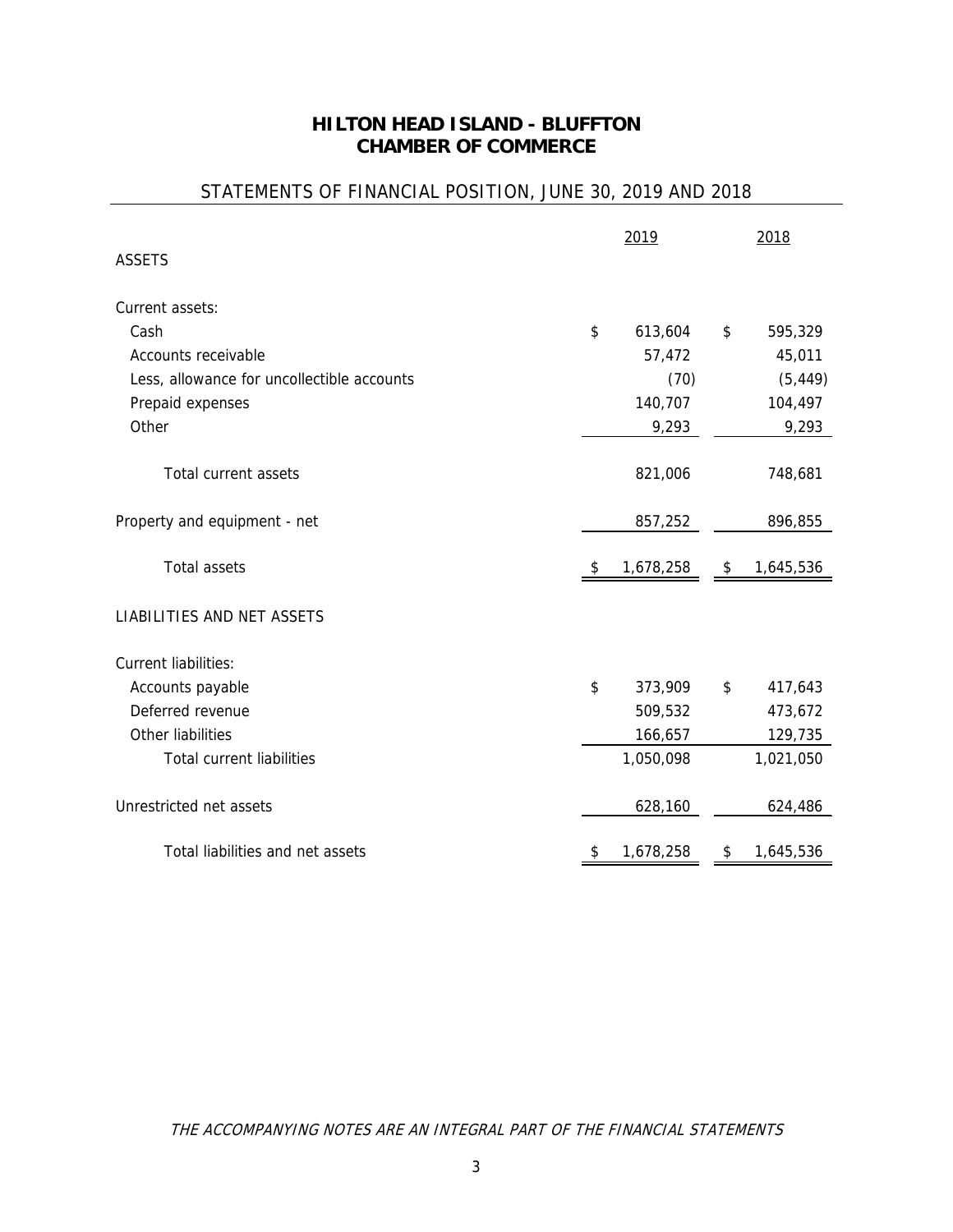# STATEMENTS OF ACTIVITIES, YEARS ENDED JUNE 30, 2019 AND 2018

|                                               | 2019            | 2018            |
|-----------------------------------------------|-----------------|-----------------|
| Unrestricted revenues and other support:      |                 |                 |
| Visitor and Convention Bureau projects        | \$<br>6,367,812 | \$<br>5,822,885 |
| Membership dues                               | 700,644         | 695,460         |
| Membership projects                           | 880,577         | 926,817         |
| Brochure advertising                          | 256,850         | 276,905         |
| Building rent and common share                | 4,000           | 1,200           |
| Interest income                               | 3,191           | 5,461           |
| Total unrestricted revenues and other support | 8,213,074       | 7,728,728       |
| Expenses:                                     |                 |                 |
| Visitor and Convention Bureau                 | 5,039,661       | 4,557,790       |
| Salaries and related benefits                 | 2,244,486       | 2,331,911       |
| General and administrative                    | 370,247         | 336,525         |
| Membership projects                           | 363,257         | 398,196         |
| <b>Bluffton Office</b>                        | 31,164          | 37,060          |
| Depreciation                                  | 65,138          | 71,641          |
| <b>Building</b>                               | 95,447          | 83,755          |
| Interest                                      |                 | 31,353          |
| <b>Total expenses</b>                         | 8,209,400       | 7,848,231       |
| Change in unrestricted net assets             | 3,674           | (119, 503)      |
| Unrestricted net assets at beginning of year  | 624,486         | 743,989         |
| Unrestricted net assets at end of year        | \$<br>628,160   | \$<br>624,486   |

THE ACCOMPANYING NOTES ARE AN INTEGRAL PART OF THE FINANCIAL STATEMENTS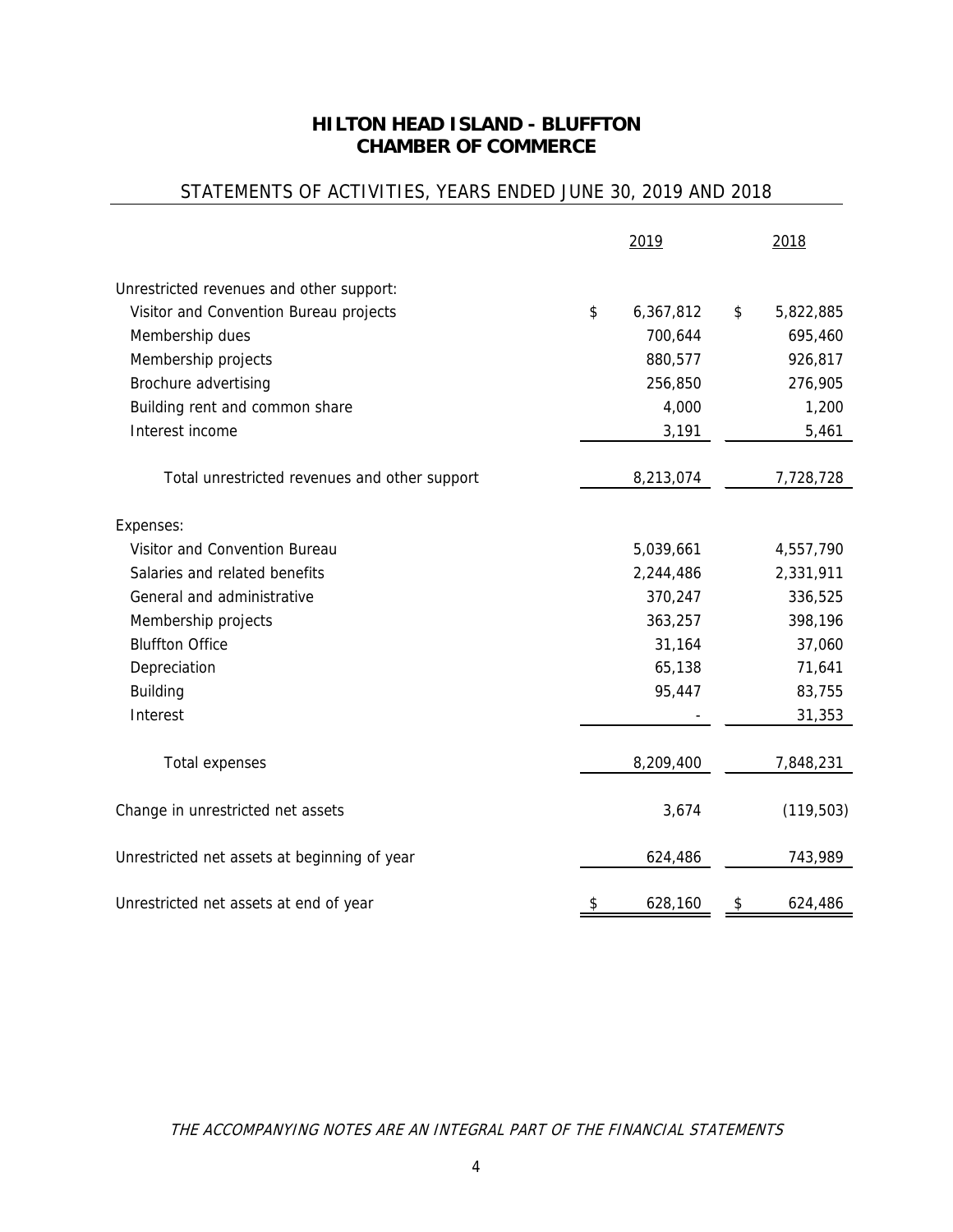## STATEMENTS OF CASH FLOWS, YEARS ENDED JUNE 30, 2019 AND 2018

|                                                                            | 2019          | 2018             |  |
|----------------------------------------------------------------------------|---------------|------------------|--|
| Cash flows from operating activities:<br>Change in unrestricted net assets | \$<br>3,674   | \$<br>(119, 503) |  |
| Adjustments to reconcile change in unrestricted net assets                 |               |                  |  |
| to net cash provided by operating activities:                              |               |                  |  |
| Depreciation                                                               | 65,138        | 71,641           |  |
| Changes in assets and liabilities:                                         |               |                  |  |
| Increase in accounts receivable                                            | (17, 840)     | (3,094)          |  |
| Increase in prepaid expenses and other assets                              | (36, 210)     | (8, 291)         |  |
| Increase (decrease) in accounts payable                                    | (43, 734)     | 153,387          |  |
| Increase (decrease) in other liabilities                                   | 36,922        | (6, 246)         |  |
| Increase (decrease) in deferred revenue                                    | 35,860        | (305, 465)       |  |
| Net cash provided (used) by operating activities                           | 43,810        | (217, 571)       |  |
| Cash flows from investing activities:                                      |               |                  |  |
| Purchase of property and equipment                                         | (6, 858)      | (7, 299)         |  |
| Purchase of building                                                       |               | (31, 535)        |  |
| Purchase of capital improvements                                           | (18, 677)     |                  |  |
| Net cash used by investing activities                                      | (25, 535)     | (38, 834)        |  |
| Cash flows from financing activities:                                      |               |                  |  |
| Principal payments on notes payable                                        |               | (496,136)        |  |
| Net cash used by financing activities                                      |               | (496, 136)       |  |
| Net increase (decrease) in cash                                            | 18,275        | (752, 541)       |  |
| Cash at beginning year                                                     | 595,329       | 1,347,870        |  |
| Cash at end of year                                                        | \$<br>613,604 | \$<br>595,329    |  |
| Supplemental disclosure of cash flow information:                          |               |                  |  |
| Cash paid during the year for interest                                     | \$            | \$<br>31,353     |  |

THE ACCOMPANYING NOTES ARE AN INTEGRAL PART OF THE FINANCIAL STATEMENTS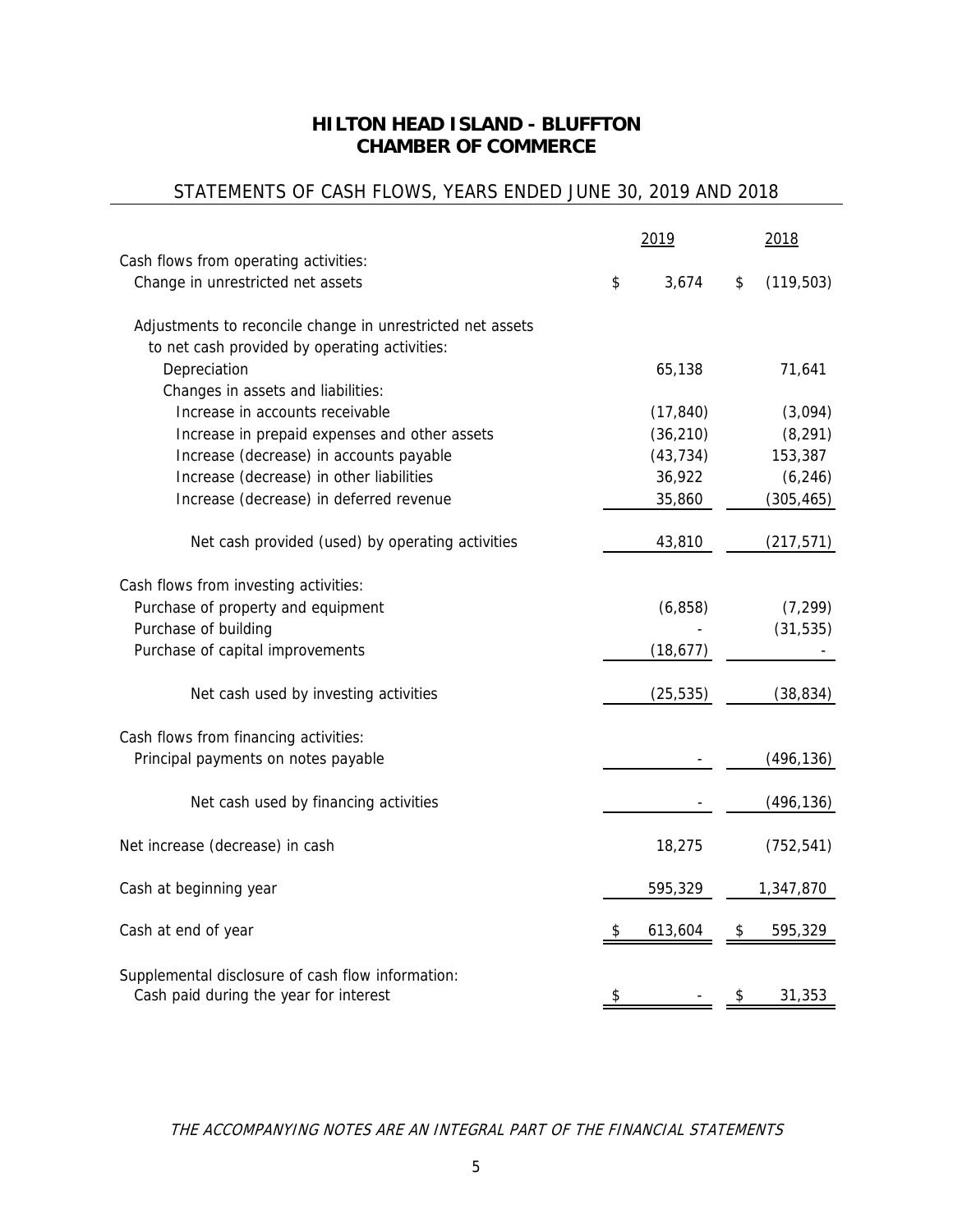# NOTES TO FINANCIAL STATEMENTS, JUNE 30, 2019 AND 2018

# **NOTE 1 - ORGANIZATION AND SUMMARY OF SIGNIFICANT ACCOUNTING POLICIES:**

The Hilton Head Island - Bluffton Chamber of Commerce (the "Chamber") is a not-forprofit organization established February 5, 1957, to represent, serve and promote the common interests of its membership and the business community and to contribute to the preservation and prudent economic growth of southern Beaufort County of South Carolina area as a healthy place to live and do business.

### Date of Management's Review:

Subsequent events were evaluated through September 20, 2019, which is the date the financial statements were available to be issued.

### Basis of Presentation:

The Chamber prepares its financial statements on the accrual basis of accounting in accordance with U.S. generally accepted accounting principles (GAAP). The Chamber is required to report information regarding its financial position and activities according to three classes of net assets. Accordingly, net assets of the Chamber and changes therein are classified and reported as follows:

Unrestricted Net Assets – Net assets that are not subject to donor-imposed stipulations.

Temporarily Restricted Net Assets - Net assets subject to donor stipulations that limit the use of the donated assets. When a donor restriction expires, that is when a stipulated time restriction ends or purpose restriction is accomplished, temporarily restricted net assets are reclassified to unrestricted net assets and reported in the statement of activities as net assets released from restrictions. The Chamber has no temporarily restricted net assets.

Permanently Restricted Net Assets – Net assets subject to donor-imposed stipulations that they be maintained permanently by the Chamber. Generally, earnings from endowed contributions and investments are restricted for specific purposes. The Chamber has no permanently restricted net assets.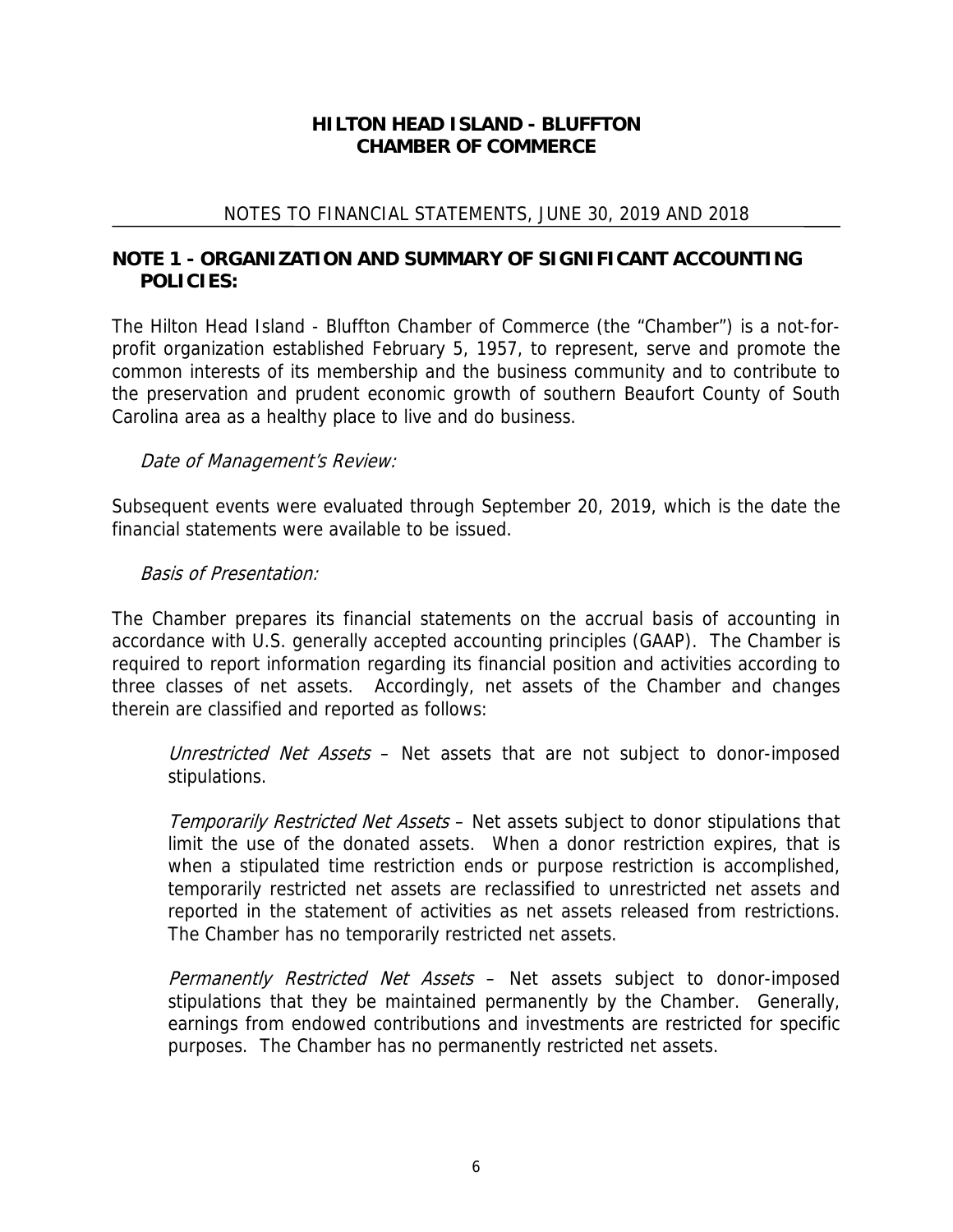The statement of activities presents expenses categorized in accordance with the overall mission of the Chamber.

Revenues are reported as increases in unrestricted net assets unless use of the related assets is limited by donor-imposed restrictions. Expirations of temporary restrictions on net assets (i.e., the donor-stipulated purpose has been fulfilled and/or the stipulated time period has elapsed) are reported as net assets released from restrictions. Expenses are reported as decreases in unrestricted net assets. Gains and losses on investments and other assets or liabilities are reported as increases or decreases in unrestricted net assets unless their use is restricted by explicit donor stipulations or by law.

## Property and Equipment:

Land donated to the Chamber is recorded at fair value on the date of donation. All other property and equipment is recorded at cost, less accumulated depreciation, computed by using the straight-line method. Estimated useful lives range from three to ten years for furniture, equipment, and capital improvements, three years for computer software, and thirty years for the building.

The Chamber generally capitalizes all expenditures for property and equipment in excess of \$1,000.

### Membership Dues:

Membership dues are recognized as revenue ratably over the periods which members are entitled to services.

### Visitor and Convention Bureau (V&CB):

The V&CB is a division of the Chamber. Funding for the V&CB is provided by membership investment, the state of South Carolina, Beaufort County, the Town of Hilton Head Island and Town of Bluffton through accommodations taxes (ATAX) and the Department of Parks, Recreation and Tourism (PRT) funds. Revenue is recognized as services are performed.

### Membership Projects:

The Chamber conducts various training, educational seminars and promotions for its members. Tickets and sponsorships are sold to cover the expenses of conducting these functions. Project revenue is recognized on an accrual basis as earned.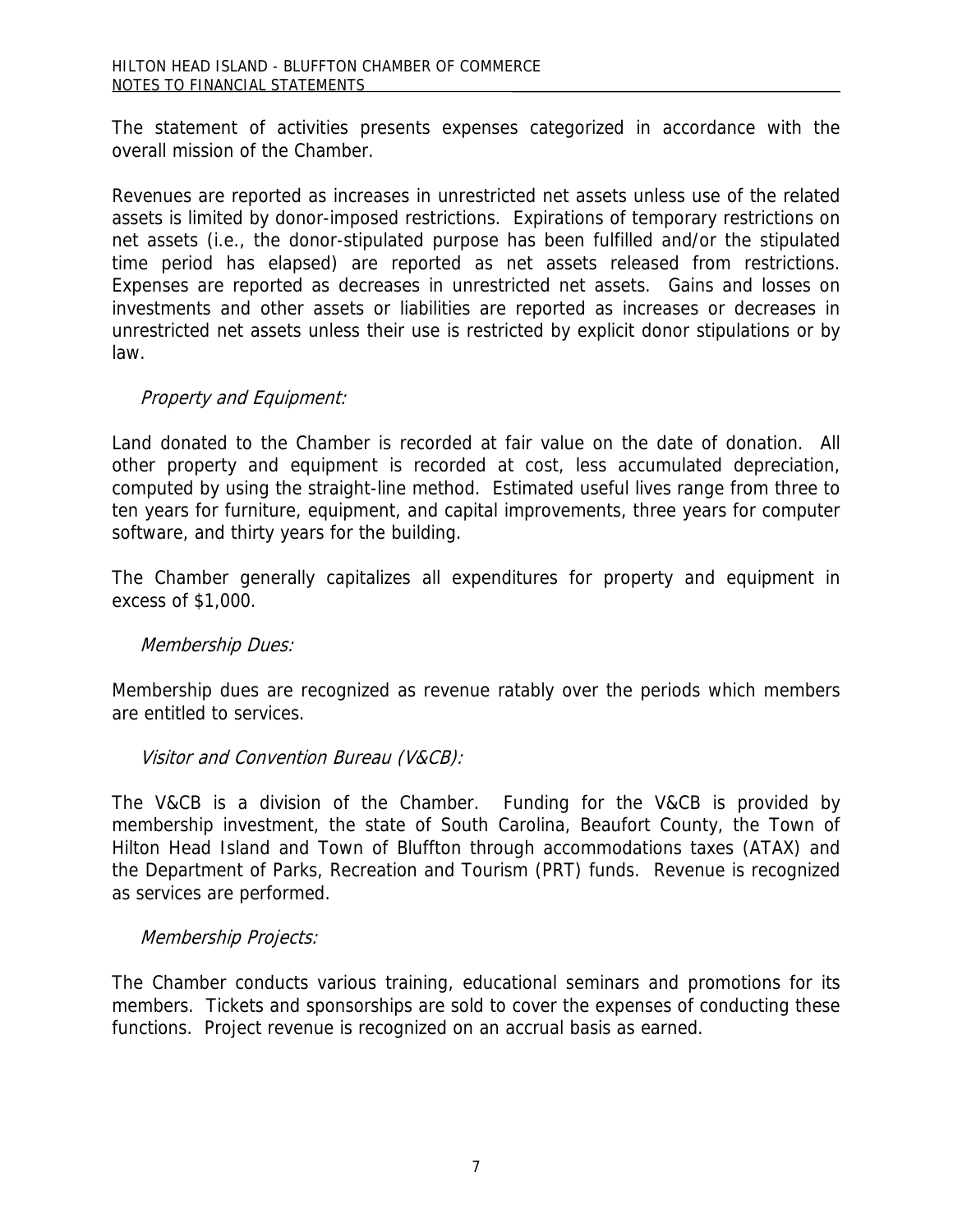## Advertising Revenue:

Advertising revenue is collected in advance and is deferred and recognized over the period the advertisement runs.

## Use of Estimates:

The preparation of financial statements in conformity with GAAP requires management to make estimates and assumptions that affect the reported amounts of assets and liabilities and disclosure of contingent assets and liabilities at the date of the financial statements and the reported amounts of revenues and expenses during the reporting period. Actual results could differ from those estimates.

## Income Taxes:

The Chamber has received a determination letter from the Internal Revenue Service (IRS) indicating it is a not-for-profit corporation organized under Section 501(c)(6) of the Internal Revenue Code. However, income from certain activities not directly related to the Chamber's tax exempt purpose is subject to federal and state income tax as unrelated business income. Management has determined that the Chamber has no current obligations for unrelated business income tax. Accordingly, no provisions for federal and state income taxes are required. The Chamber is not classified as a private foundation.

GAAP require management to evaluate tax positions taken by the Chamber and recognize a tax liability (or asset) if the Chamber has taken an uncertain position that more likely than not would not be sustained upon examination by the IRS. Management has analyzed the tax positions taken by the Chamber, and has concluded that as of June 30, 2019, there are no uncertain positions taken or expected to be taken that would require recognition of a liability (or asset) or disclosure in the financial statements. The Chamber is subject to routine audits by taxing jurisdictions; however there are currently no audits for any tax periods in progress. Management believes it is no longer subject to income tax examinations prior to 2016.

# **NOTE 2 - BANK DEPOSITS:**

During the year and at year end, the Chamber's bank balances were in excess of federal depository insurance coverage. Management believes the credit risk associated with exceeding the insurance coverage is balanced by the stability of the financial institution involved.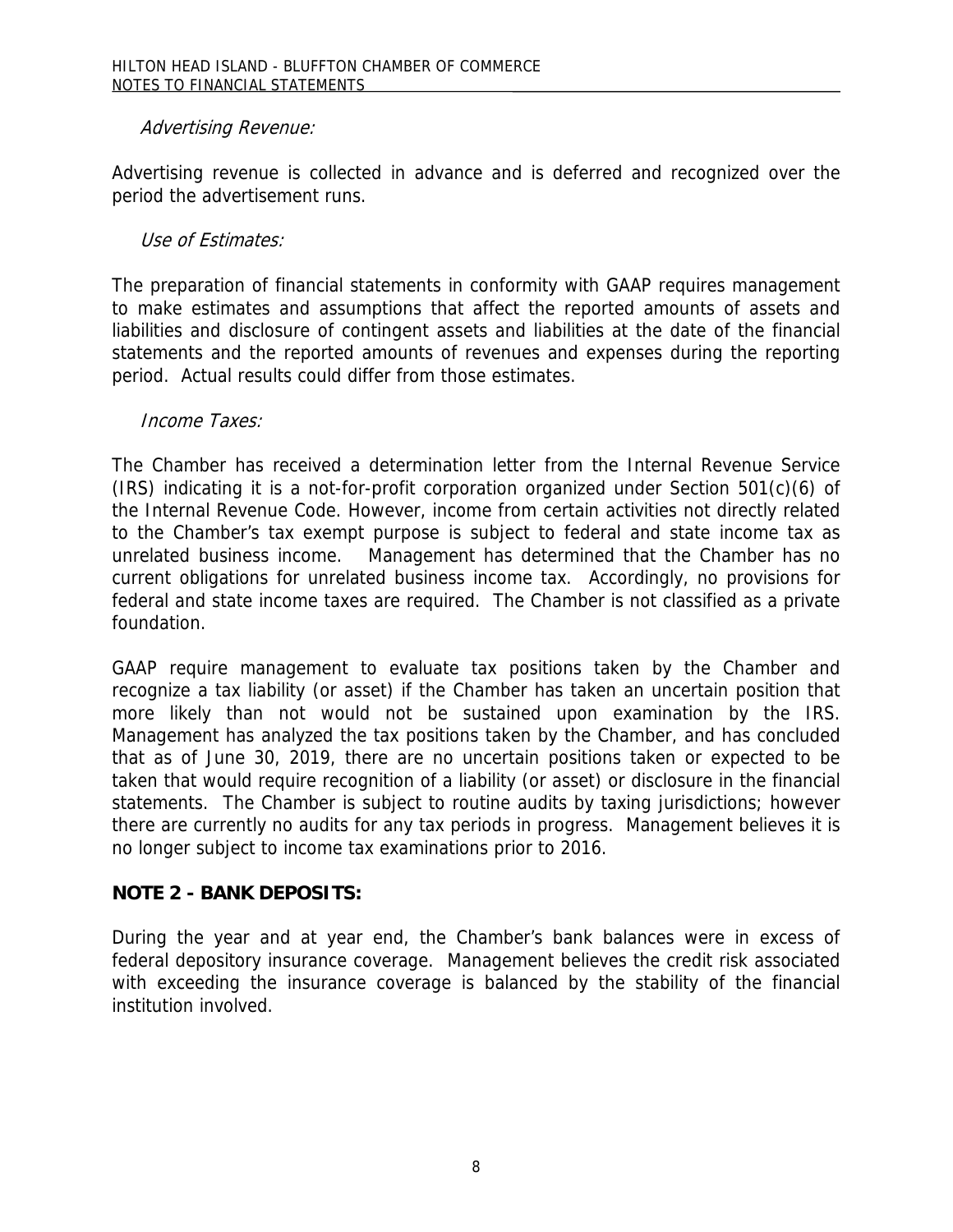# **NOTE 3 - PROPERTY AND EQUIPMENT:**

Components of property and equipment were as follows:

|                                | <b>JUNE 30,</b> |             |      |               |
|--------------------------------|-----------------|-------------|------|---------------|
|                                |                 | 2019        | 2018 |               |
| Land                           | \$              | 364,230     | \$   | 364,230       |
| <b>Building</b>                |                 | 1,852,484   |      | 1,852,484     |
| Furniture and equipment        |                 | 453,226     |      | 446,367       |
| Capital improvements           |                 | 77,594      |      | 58,917        |
| Computer software              |                 | 52,713      |      | 52,713        |
| Total                          |                 | 2,800,247   |      | 2,774,711     |
| Less: Accumulated depreciation |                 | (1,942,995) |      | (1, 877, 856) |
| Property and equipment, net    | \$              | 857,252     | \$   | 896,855       |

# **NOTE 4 - DEFERRED REVENUE:**

Components of deferred revenue were as follows:

|                                       |      | <b>JUNE 30,</b> |    |         |
|---------------------------------------|------|-----------------|----|---------|
|                                       | 2019 |                 |    | 2018    |
| Membership dues                       | \$   | 244,909         | \$ | 262,371 |
| Visitor and Convention Bureau revenue |      | 74,394          |    | 67,180  |
| Leadership Hilton Head revenue        |      | 13,151          |    | 10,812  |
| Other                                 |      | 42,952          |    | 17,503  |
| Internet sales                        |      | 134,126         |    | 115,806 |
| Totals                                | \$   | 509,532         | \$ | 473,672 |

### **NOTE 5 - LEASE COMMITMENTS:**

The Chamber leases certain office equipment under noncancelable operating lease agreements. Lease expense charged to operations under lease agreements was \$3,792 for the years ended June 30, 2019 and 2018. Future minimum lease payments under these leases are \$1,264 for the year ended June 30, 2020.

The Chamber's lease on the Bluffton office is on a month-to-month basis.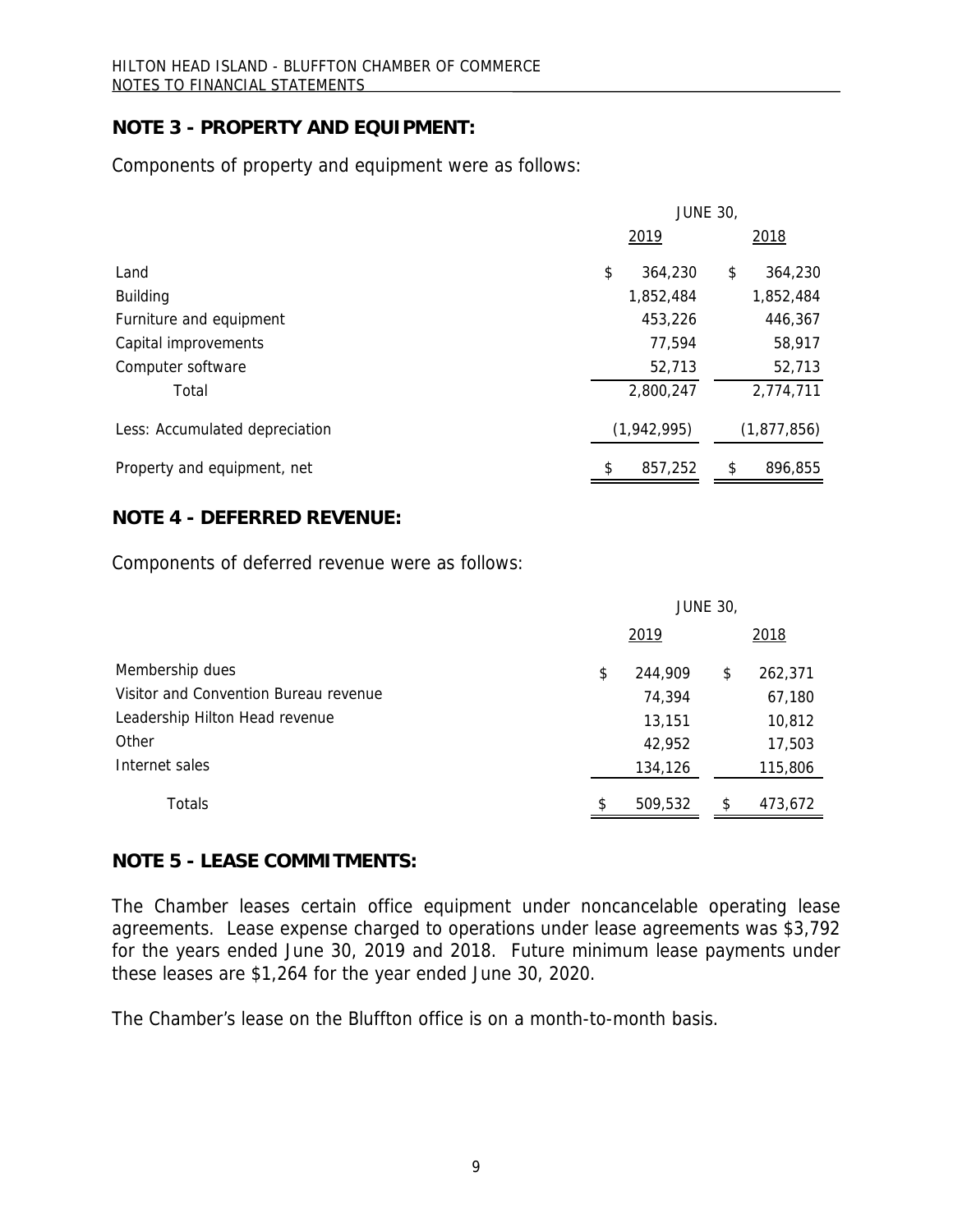## **NOTE 6 - EMPLOYEE BENEFITS:**

The Chamber is a participant in the American Chamber of Commerce 401(k) Retirement/Savings Plan (the Plan). The Chamber contributes a percentage of each eligible employee's salary and matches each employee's contribution to a fixed maximum percentage. The Plan covers employees who have one or more years of service with the Chamber. The Chamber contributed \$81,066 and \$81,682 to the Plan for the years ended June 30, 2019 and 2018, respectively.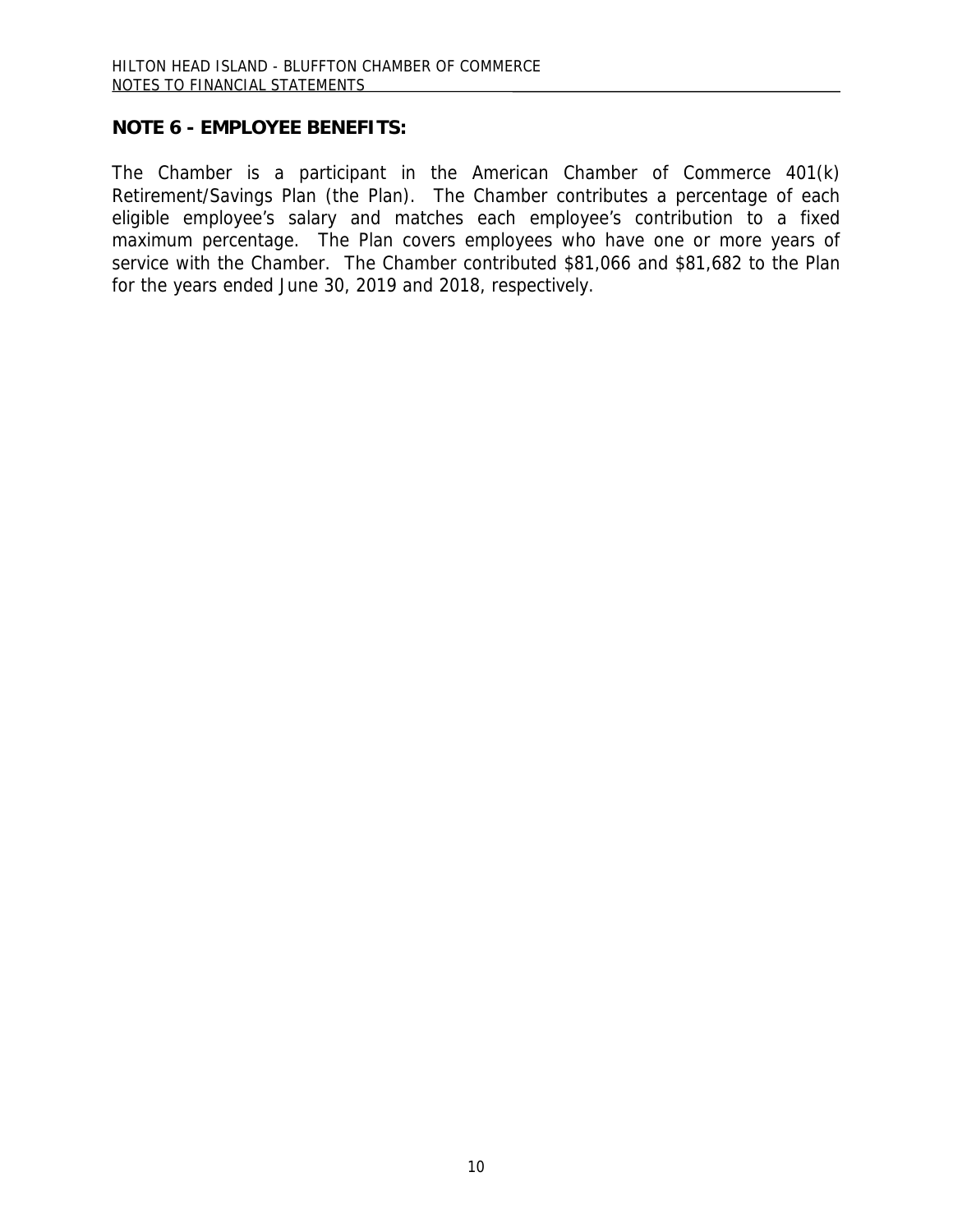

# **INDEPENDENT AUDITORS' REPORT ON ADDITIONAL INFORMATION**

To the Board of Directors and Members of Hilton Head Island – Bluffton Chamber of Commerce

We have audited the financial statements of Hilton Head Island – Bluffton Chamber of Commerce as of and for the years ended June 30, 2019 and 2018, and our report thereon dated September 20, 2019, which expressed an unmodified opinion on those financial statements, appears on page 1. Our audit was conducted for the purpose of forming an opinion on the financial statements as a whole. The accompanying additional information presented on pages 12 through 16 is presented for purposes of additional analysis and is not a required part of the financial statements. Such information is the responsibility of management and was derived from and relates directly to the underlying accounting and other records used to prepare the financial statements. The information has been subjected to the auditing procedures applied in the audit of the financial statements and certain additional procedures, including comparing and reconciling such information directly to the underlying accounting and other records used to prepare the financial statements or to the financial statements themselves, and other additional procedures in accordance with auditing standards generally accepted in the United States of America. In our opinion, the information is fairly stated in all material respects in relation to the financial statements as a whole.

Ju. Hunt and Company, LLP.

September 20, 2019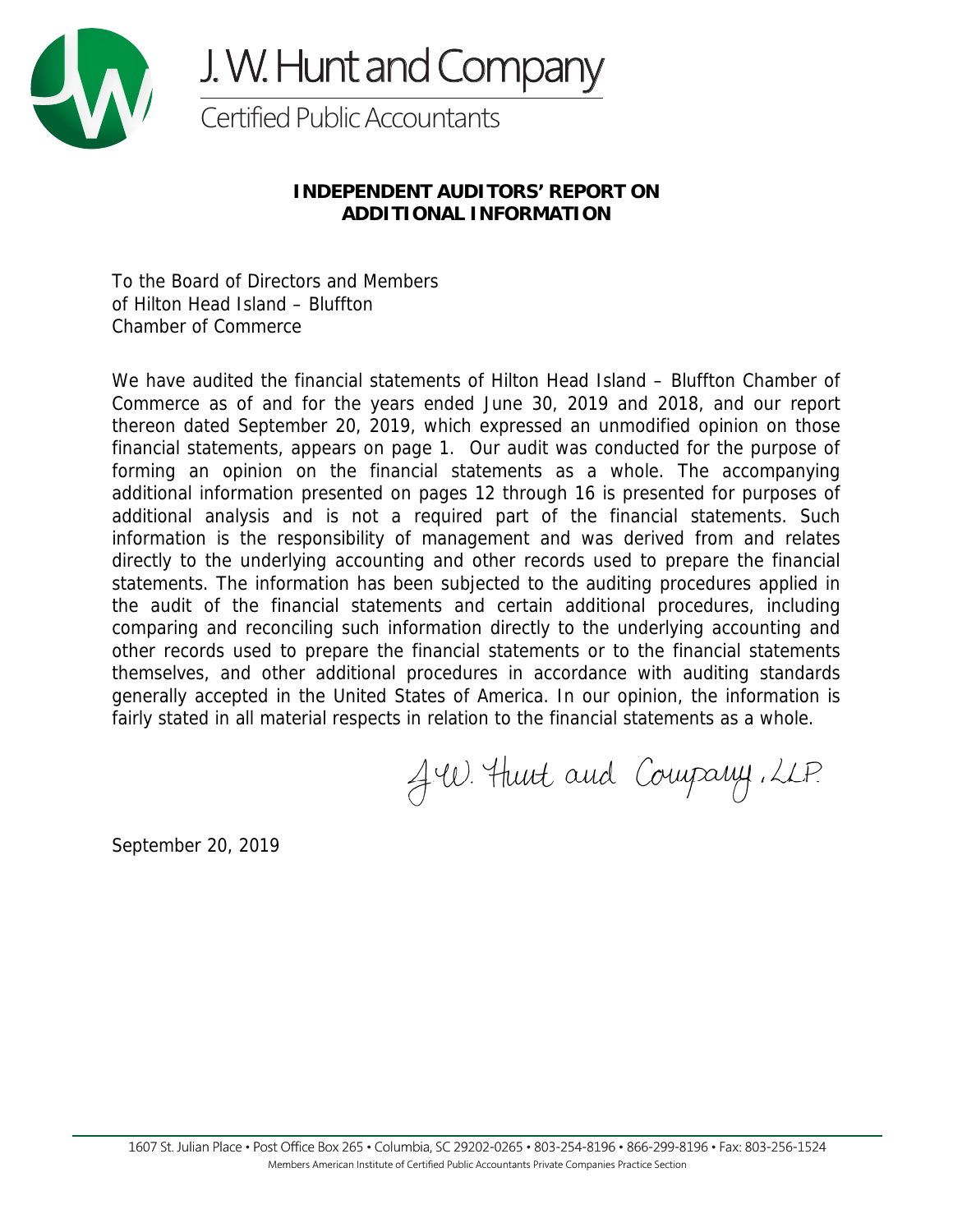### DESTINATION MARKETING ORGANIZATION OF THE TOWN OF HILTON HEAD ISLAND

#### HILTON HEAD ISLAND VISITOR AND CONVENTION BUREAU SCHEDULE OF REVENUES AND FUNCTIONAL EXPENSES, YEAR ENDED JUNE 30, 2019

|                                                    | <b>TOWN OF HHI</b><br><b>ACCOMMODATIONS</b><br><b>TAX</b> |           |  |
|----------------------------------------------------|-----------------------------------------------------------|-----------|--|
| Revenues - Town of Hilton Head Island - DMO        | \$                                                        | 1,977,645 |  |
| Town of Hilton Head Island - Supplmt Grant 2018-19 |                                                           | 646,321   |  |
| Town of Hilton Head Island - Crisis Fund           |                                                           | 175,000   |  |
| Total revenue                                      |                                                           | 2,798,966 |  |
| Expenses:                                          |                                                           |           |  |
| Direct marketing:                                  |                                                           |           |  |
| Leisure:                                           |                                                           |           |  |
| <b>Fulfillment</b>                                 | \$                                                        | 53,199    |  |
| Vacation planner                                   |                                                           | 105,431   |  |
| Print media                                        |                                                           | 316,194   |  |
| Packaging promotions                               |                                                           | 4,579     |  |
| Supplemental grant - Golf Marketing                |                                                           | 255,128   |  |
| Supplemental grant - Leisure                       |                                                           | 280,118   |  |
| Supplemental grant - Crisis Fund                   |                                                           | 175,000   |  |
| Destination photography                            |                                                           | 6,110     |  |
| 800 Toll-free number                               |                                                           | 2,157     |  |
| Digital promotions                                 |                                                           | 348,197   |  |
| Social media                                       |                                                           | 59,236    |  |
| <b>Total leisure</b>                               |                                                           | 1,605,349 |  |
| Meetings and group:                                |                                                           |           |  |
| Trade shows                                        |                                                           | 43,458    |  |
| Supplemental grant - Meetings                      |                                                           | 104,575   |  |
| <b>Meeting FAMS</b>                                |                                                           | 286       |  |
| Meeting collateral                                 |                                                           | 604       |  |
| Site inspections                                   |                                                           | 1,997     |  |
| Trade sponsorships                                 |                                                           | 7,870     |  |
| Trade media                                        |                                                           | 15,876    |  |
| Total meetings and group                           |                                                           | 174,666   |  |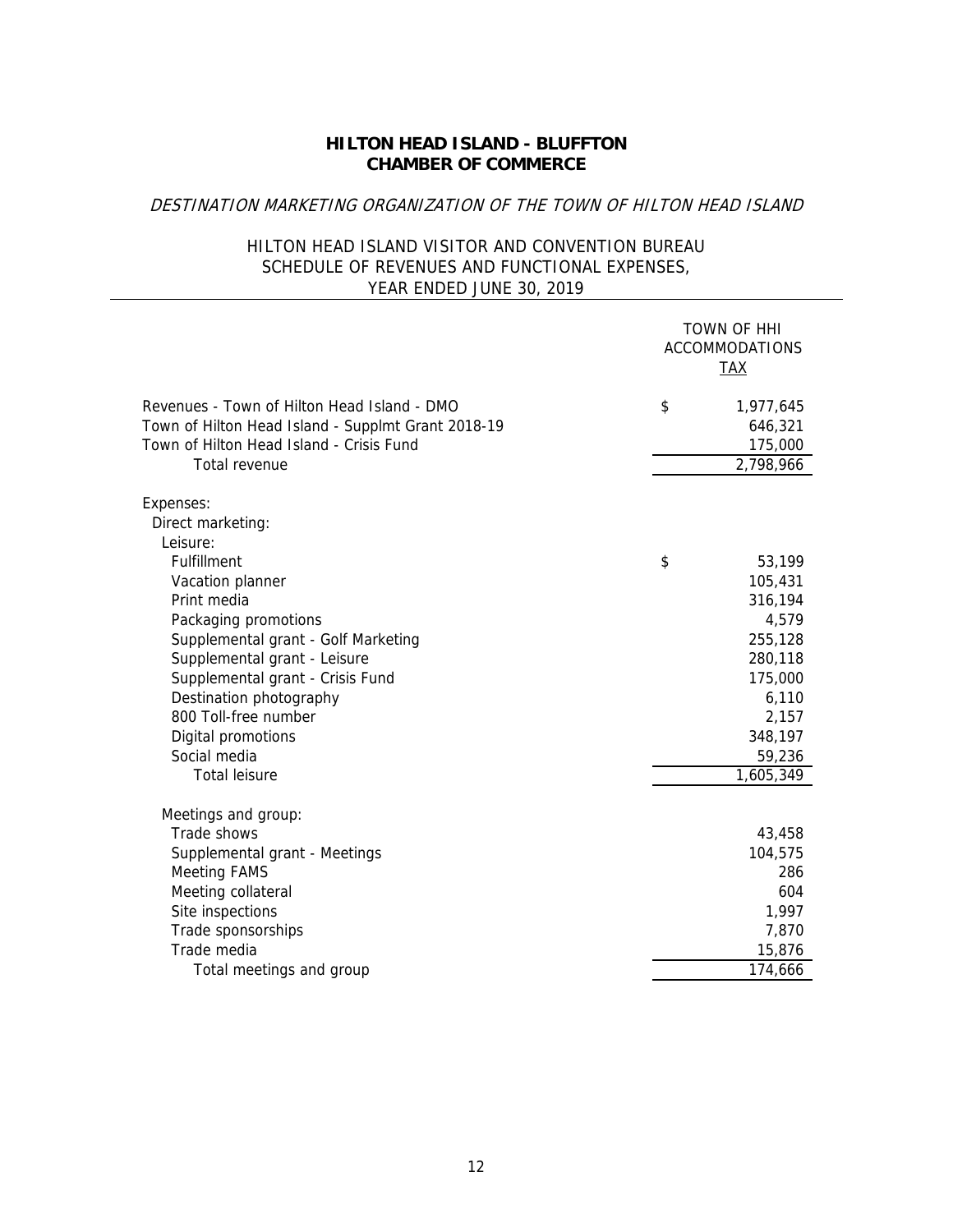#### HILTON HEAD ISLAND - BLUFFTON CHAMBER OF COMMERCE DESTINATION MARKETING ORGANIZATION OF THE TOWN OF HILTON HEAD ISLAND HILTON HEAD ISLAND VISITOR AND CONVENTION BUREAU SCHEDULE OF REVENUES AND FUNCTIONAL EXPENSES, YEAR ENDED JUNE 30, 2019

|                                                                 | TOWN OF HHI<br><b>ACCOMMODATIONS</b><br><b>TAX</b> |                   |  |
|-----------------------------------------------------------------|----------------------------------------------------|-------------------|--|
| Expenses (continued):<br>Direct marketing (continued):          |                                                    |                   |  |
| Public relations:<br>Public relations firm                      | \$                                                 | 88,518            |  |
| Editorial initiatives/ photography<br>Total public relations    |                                                    | 41,017<br>129,535 |  |
| Group tour marketing:<br>Group tour trade shows                 |                                                    | 1,812             |  |
| Group tour FAMS<br>Total motorcoach marketing                   |                                                    | 92<br>1,904       |  |
| International:                                                  |                                                    |                   |  |
| Coastal South Carolina                                          |                                                    | 31,490            |  |
| International promotions<br>Pow Wow International               |                                                    | 89,269<br>3,624   |  |
| <b>Total international</b>                                      |                                                    | 124,383           |  |
| Market research:<br>Strategic planning & research               |                                                    | 26,400            |  |
| General contingency<br>Total research, planning and contingency |                                                    | 5,000<br>31,400   |  |
| Total direct marketing expenses                                 |                                                    | 2,067,237         |  |
| Sales, marketing, visitor services and admin:                   |                                                    |                   |  |
| <b>Salaries</b><br>Payroll taxes                                | \$                                                 | 488,515<br>32,979 |  |
| Employee benefits - 401K                                        |                                                    | 24,426            |  |
| Employee benefits - Insurance                                   |                                                    | 45,852            |  |
| Operations - Other                                              |                                                    | 102,896           |  |
| Operations - Building                                           |                                                    | 37,061            |  |
| Total sales, marketing, visitor services and admin              |                                                    | 731,729           |  |
| Total expenses                                                  |                                                    | 2,798,966         |  |
| Excess of revenues over expenses                                | \$                                                 |                   |  |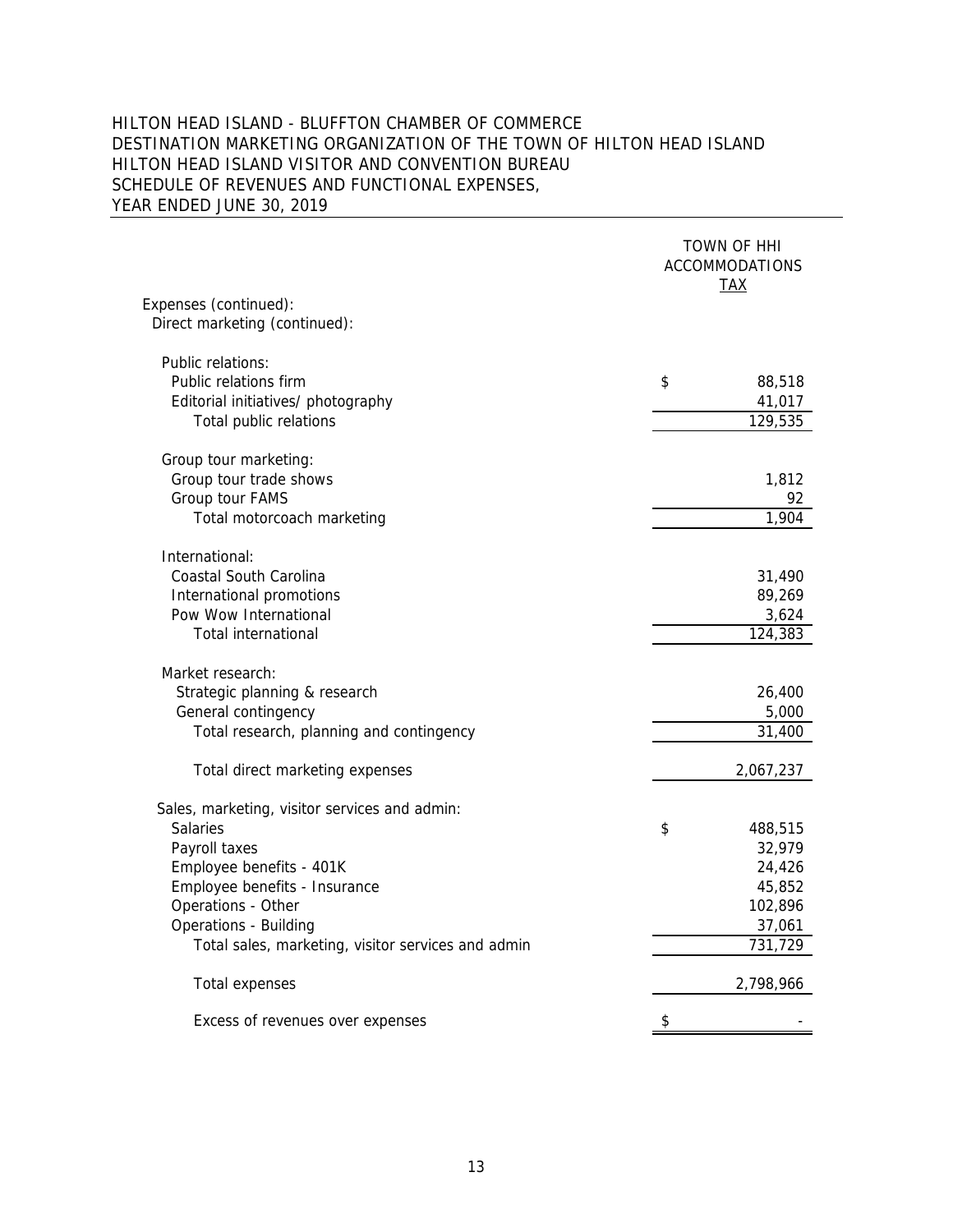#### DESTINATION MARKETING ORGANIZATION OF THE TOWN OF BLUFFTON

#### HILTON HEAD ISLAND VISITOR AND CONVENTION BUREAU SCHEDULE OF REVENUES AND FUNCTIONAL EXPENSES, YEAR ENDED JUNE 30, 2019

|                                                                     |    | <b>BLUFFTON</b><br><b>ACCOMMODATIONS</b><br>TAX |  |  |
|---------------------------------------------------------------------|----|-------------------------------------------------|--|--|
| Revenues - Town of Bluffton DMO                                     | \$ | 204,073                                         |  |  |
| Expenses:                                                           |    |                                                 |  |  |
| <b>Bluffton fulfillment</b>                                         |    | 4,664                                           |  |  |
| Vacation planner                                                    |    | 10,405                                          |  |  |
| Digital promotions - Website/SEO/Social Media                       |    | 63,262                                          |  |  |
| Leisure marketing (Military Media)                                  |    | 7,915                                           |  |  |
| Leisure marketing (Conde Nast)                                      |    | 14,900                                          |  |  |
| Leisure marketing (Garden & Gun)                                    |    | 24,600                                          |  |  |
| Leisure marketing - Other                                           |    | 70                                              |  |  |
| Trade shows (ABA)                                                   |    | 1,750                                           |  |  |
| <b>Bluffton visitor research</b><br>Total direct marketing expenses |    | 1,000<br>128,566                                |  |  |
|                                                                     |    |                                                 |  |  |
| Administrative:                                                     |    |                                                 |  |  |
| <b>Salaries</b>                                                     |    | 50,410                                          |  |  |
| Payroll taxes                                                       |    | 3,403                                           |  |  |
| Employee benefits - 401K                                            |    | 2,521                                           |  |  |
| Employee benefits - Insurance                                       |    | 4,731                                           |  |  |
| Operations - Other                                                  |    | 10,618                                          |  |  |
| Operations - Building expense                                       |    | 3,824                                           |  |  |
| Total administrative                                                |    | 75,507                                          |  |  |
| Total expenses                                                      |    | 204,073                                         |  |  |
| Excess of revenues over expenses                                    | S  |                                                 |  |  |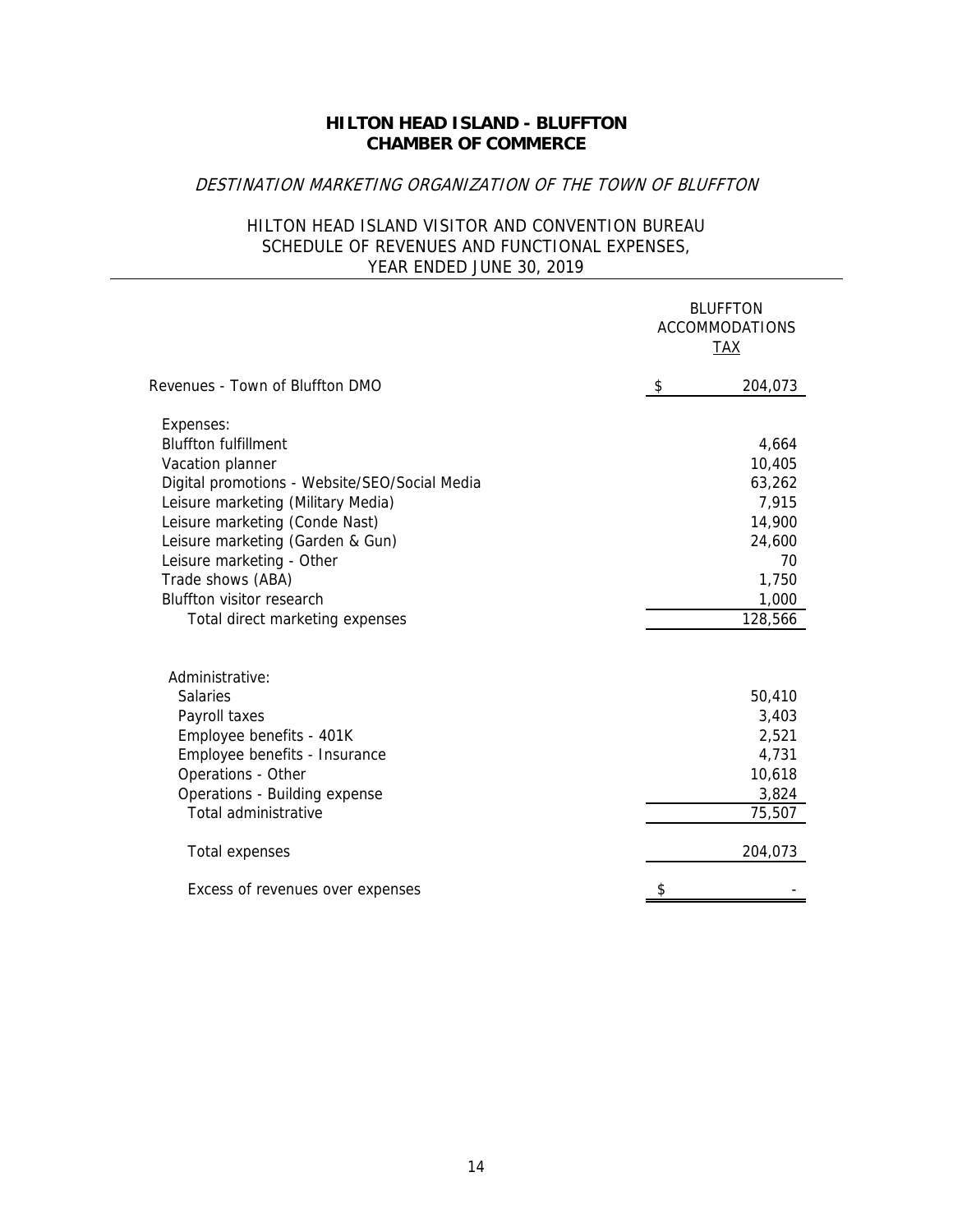#### DESTINATION MARKETING ORGANIZATION OF SOUTHERN BEAUFORT COUNTY

#### HILTON HEAD ISLAND VISITOR AND CONVENTION BUREAU SCHEDULE OF REVENUES AND FUNCTIONAL EXPENSES, YEAR ENDED JUNE 30, 2019

|                                                        | <b>BEAUFORT COUNTY</b><br><b>ACCOMMODATIONS</b><br>TAX |         |  |
|--------------------------------------------------------|--------------------------------------------------------|---------|--|
| Revenues - Southern Beaufort County DMO                | \$                                                     | 283,504 |  |
| Beaufort County Special Grant                          |                                                        | 21,000  |  |
| <b>Total Revenue</b>                                   |                                                        | 304,504 |  |
| Expenses:                                              |                                                        |         |  |
| Fulfillment                                            |                                                        | 7,626   |  |
| Vacation planner                                       |                                                        | 15,220  |  |
| Digital promotions - Website/SEO/Social Media          |                                                        | 73,443  |  |
| Leisure marketing (Military Media)                     |                                                        | 11,873  |  |
| Leisure marketing (Smithsonian)                        |                                                        | 14,500  |  |
| Leisure Marketing (Garden & Gun)                       |                                                        | 36,900  |  |
| Beaufort County Grant - Special Projects (Smithsonian) |                                                        | 21,000  |  |
| Daufuskie Marketing                                    |                                                        | 19,046  |  |
| <b>Total leisure</b>                                   |                                                        | 199,608 |  |
| Total direct marketing expenses                        |                                                        | 199,608 |  |
| Administrative:                                        |                                                        |         |  |
| <b>Salaries</b>                                        |                                                        | 70,030  |  |
| Payroll taxes                                          |                                                        | 4,728   |  |
| Employee benefits - 401K                               |                                                        | 3,501   |  |
| Employee benefits - Insurance                          |                                                        | 6,573   |  |
| Operations - Other                                     |                                                        | 14,751  |  |
| <b>Operations - Building Expense</b>                   |                                                        | 5,313   |  |
| Total administrative                                   |                                                        | 104,896 |  |
| Total expenses                                         |                                                        | 304,504 |  |
| Excess of revenues over expenses                       | \$                                                     |         |  |
|                                                        |                                                        |         |  |